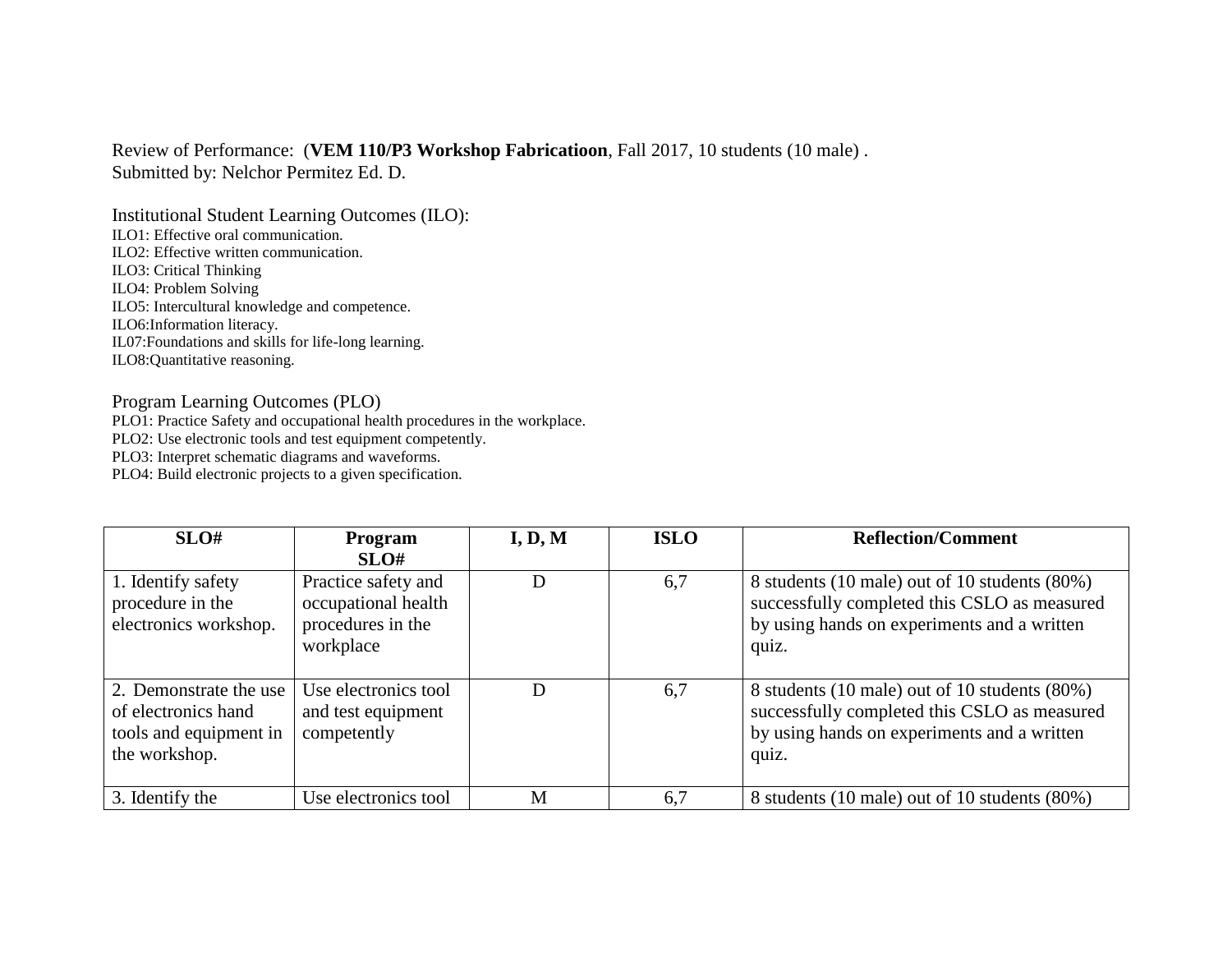| different wires, cables,<br>connectors and<br>perform splicing<br>procedure. | and test equipment<br>competently                         |   |                                                           | successfully completed this CSLO as measured<br>by using hands on experiments and a written<br>quiz.                                                  |
|------------------------------------------------------------------------------|-----------------------------------------------------------|---|-----------------------------------------------------------|-------------------------------------------------------------------------------------------------------------------------------------------------------|
| 4. Terminate and<br>connect wires, cables<br>and connectors.                 | Use electronics tool<br>and test equipment<br>competently | M | 6,7                                                       | 8 students (10 male) out of 10 students (80%)<br>successfully completed this CSLO as measured<br>by using hands on experiments and a written<br>quiz. |
| 5. Test wire, cable<br>and connectors linkage.                               | Use electronics tool<br>and test equipment<br>competently | M | 6,7                                                       | 8 students (10 male) out of 10 students (80%)<br>successfully completed this CSLO as measured<br>by using hands on experiments and a written<br>quiz. |
| 6. Rework wire, cable<br>and connector<br>assembly.                          | Build electronic<br>projects to a given<br>specification. | M | Build electronic<br>projects to a given<br>specification. | 8 students (10 male) out of 10 students (80%)<br>successfully completed this CSLO as measured<br>by using hands on experiments and a written<br>quiz. |

## **Additional observations**

Students need more time in soldering practices, tool kits order in the bookstore is insufficient in number which is why some students does not have tools, need to include current trends in soldering procedure in the course and some students did not come to school after the mid-term when their refund was not release. @ students fail in the class because of absenteeism.

**Special comments:** 8 students got a grade of C or better and 2 student got F for not completing the cable wire and connector assembly, bread boarding activity and absenteeism in the class.

**Recommendations: :** Ball grid array (BGA) soldering, Infra red (IR) soldering and hot air soldering method must be included in the course to meet the fast changing technology in soldering process. Introduce power supply kit assembly on top of the telephone kit.